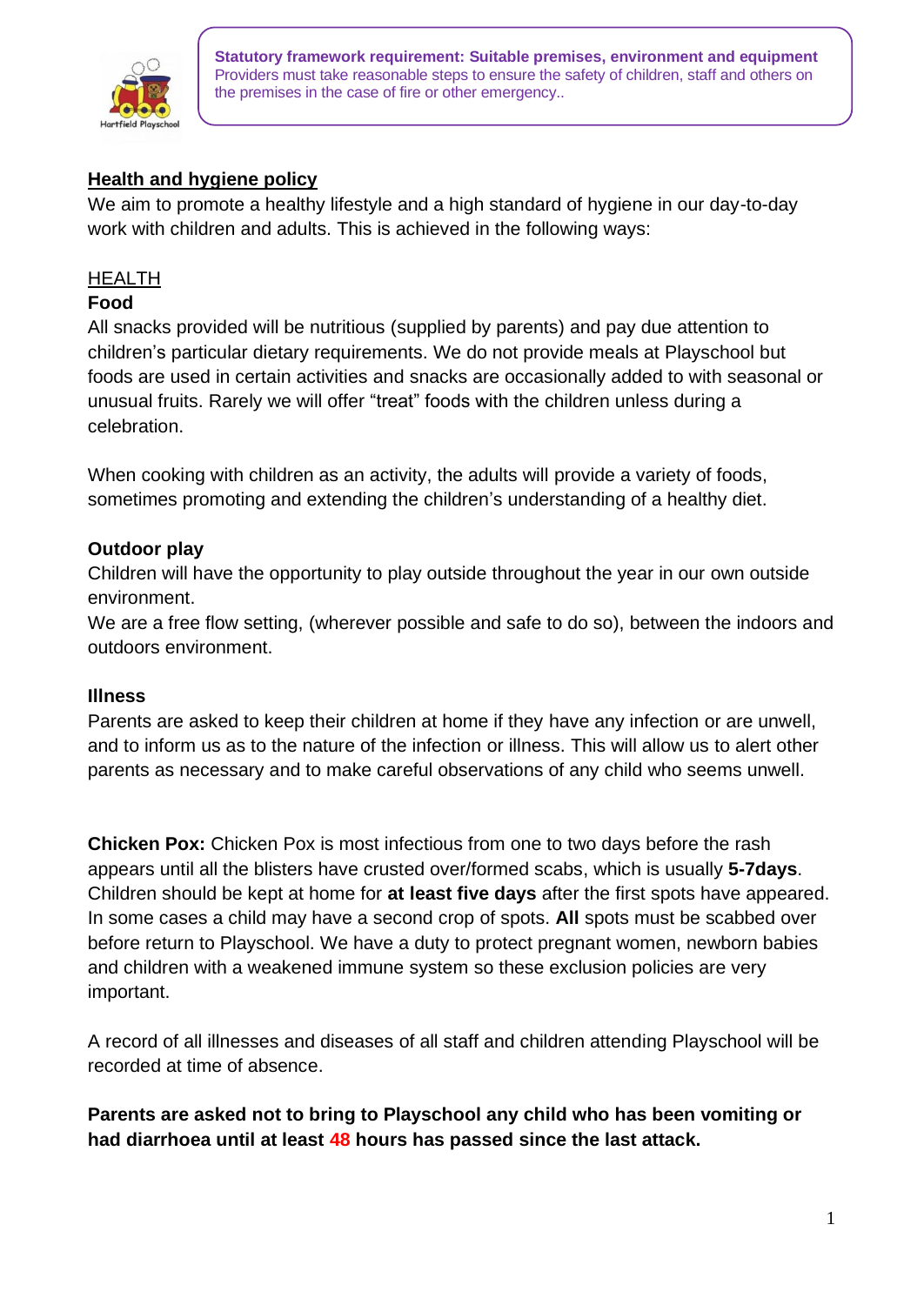

If the children of Playschool staff are unwell, the children are not to accompany their parents/carers to work at Playschool.

Cuts or open sores, whether on adults or children, will be covered with sticking plaster or other dressing.

## **Information sources**

Parents will have the opportunity to discuss health issues with the staff and will have access to information available to Playschool.

We will maintain links with health visitors for the purpose of integrated reviews where possible, and gather health information and advice from the local health authority information services and/or other health agencies.

### HYGIENE

To prevent the spread of infection adults at Playschool will ensure that the following good practices are observed:

## **Personal hygiene**

- Hands washed after using the toilet and before handling food.
- We will discourage children wearing ear rings in the setting for safety issues. No responsibility will be taken for any accident involving ear rings worn in the setting.
- Children encouraged to blow and wipe their noses when necessary and to dispose of soiled tissues hygienically and then wash their hands.
- Individual paper towels are used and disposed of appropriately.
- Hygiene rules related to bodily fluids followed with particular care and all staff and volunteers made aware of how infections, including HIV infection, can be transmitted.

## **Cleaning and clearing**

• Any spills of blood, vomit or excrement wiped up and flushed away down the toilet or disposed of in the external bin that only staff access. Protective gloves always used when cleaning up spills of body fluids and nappy changing. We will not use latex gloves. Floors and other affected surfaces will be regularly cleaned with appropriate cleaning products. Fabrics contaminated with body fluids are thoroughly washed in hot water.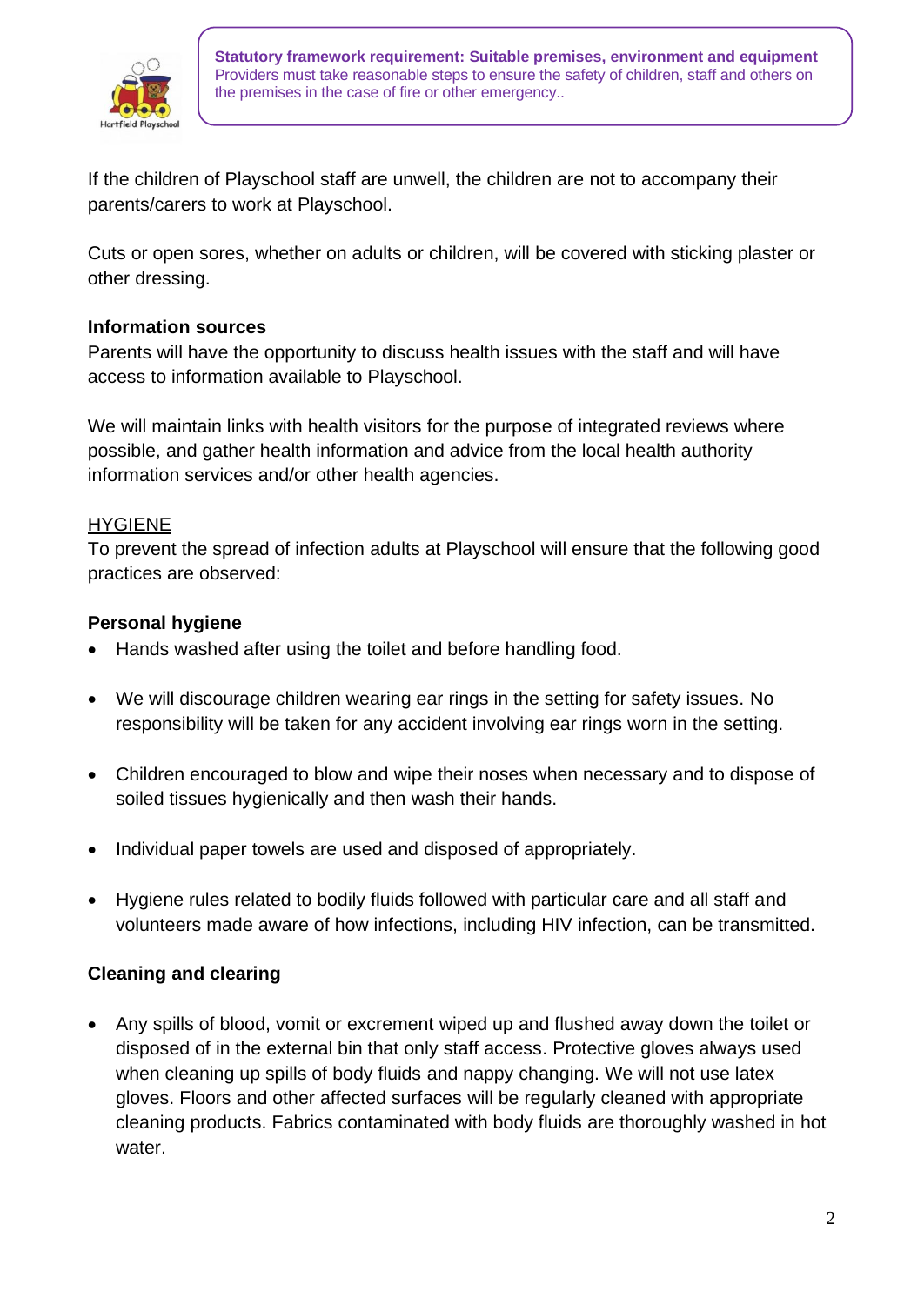

- Spare laundered pants and other clothing available in case of accidents (provided by parents or the setting), and bags available in which to wrap soiled garments.
- All surfaces cleaned regularly with an appropriate cleaner.

Cleaning cloths will be colour coded for staff and the cleaner. At present this is: Blue: Tables, Red: Chairs, Green: Kitchen, Yellow: Cleaning

# Food

We will observe current legislation regarding food hygiene, registration and training. At least one member of staff (currently The Early Years Manager) will hold a current Level 2 Food Hygiene Certificate.

In particular, each adult will:

- Always wash hands under running water before handling food and after using the toilet.
- Not be involved with the preparation of food if suffering from any skin trouble.
- It is illegal to smoke on the premises, indoors or outdoors
- Never cough or sneeze over food.
- Use different cleaning cloths for kitchen and toilet areas.
- Prepare raw and cooked food in separate areas.
- Keep food covered and either refrigerated or piping hot.

#### **Emergencies**

If a child is in need of emergency medical treatment, the parent will be contacted immediately. Should the parent not be available, all contact numbers on the registration form will be tried in turn. The emergency services may need to be contacted before this. Only as a final option will the Early Years Manager accompany the child to hospital. The Deputy will be asked to come in if necessary, to cover. Ofsted will be informed if there is no Manager on the premises in this extreme situation. All parents will sign a consent form allowing us to act in the case of an emergency.